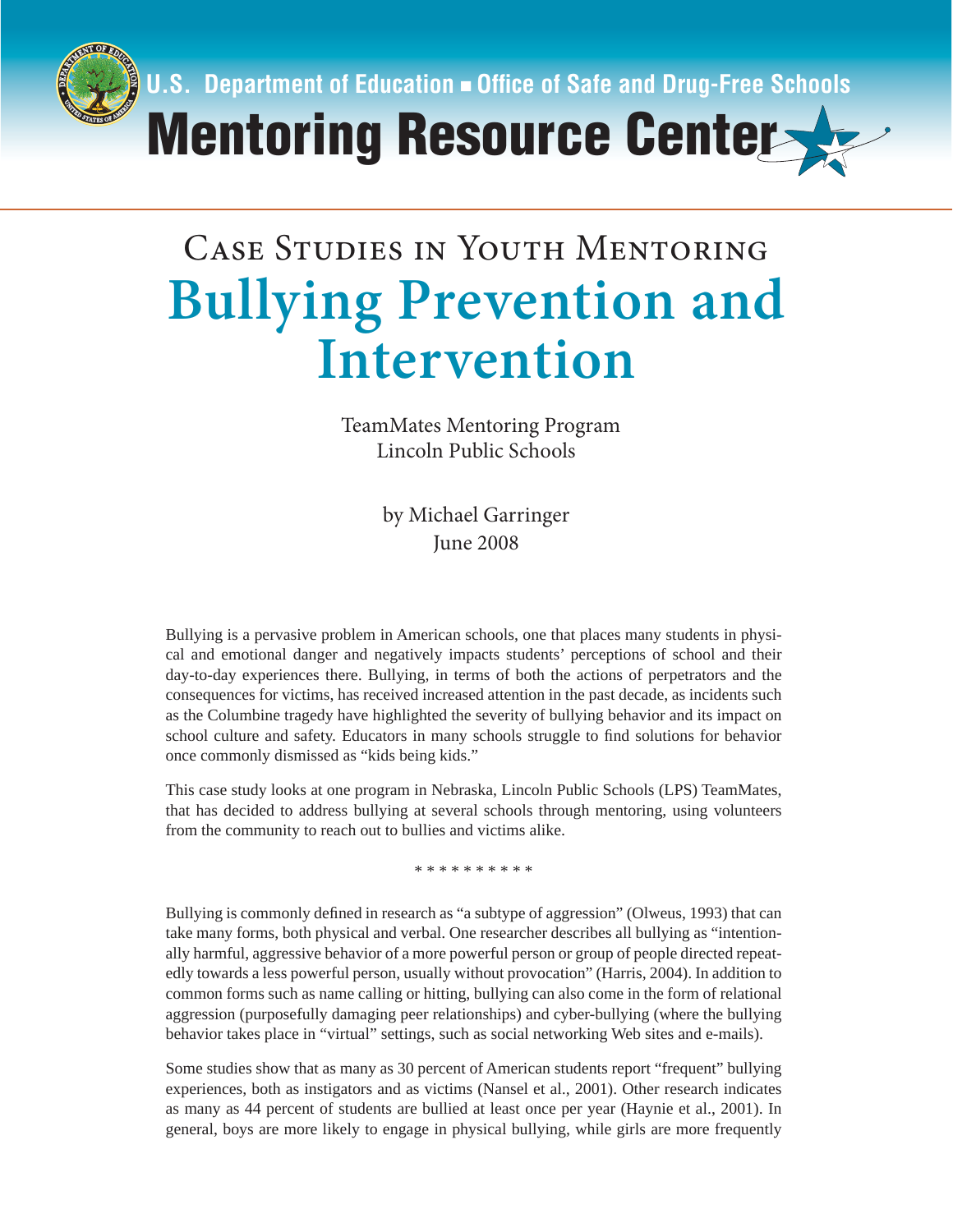associated with relational aggression and other verbal and emotional forms of bullying. The research of Nansel and colleagues (2001) and others highlights an increase in bullying behaviors during early adolescence (Pellegrini  $\&$  Long, 2002), affirming the importance of prevention and intervention work, such as the TeamMates program, during the transition from elementary to middle school.

The impact of bullying on individual students is substantial. Victims feel less connected to peers, adults, and the school itself. They tend to have poorer relations with classmates, participate less in extracurricular activities, and experience increased feelings of loneliness and isolation (Nansel et al., 2001; Resnick et al., 1997). Victims are more likely to experience depression and anxiety and attempt suicide (Graham & Juvonen, 2001). And if one doubts the negative impact bullying can have on an entire community, research conducted by the Secret Service indicates that 71 percent of school shooters had been victims of bullying (Vossekuil, Fein, Reddy, Borum, & Modzeleski, 2002).

Bullies themselves also face a number of negative circumstances and consequences, including depression, high levels of anger, low academic achievement, and negative perceptions of school climate. Many are frequently the victims of bullying or abuse themselves. One longitudinal study of male bullies in grades six through nine found that 60 percent of them were incarcerated by the age of 24 (Olweus, 1991).

There are several common intervention and prevention programs available to schools— such as the Olweus Bullying Prevention Program, Steps to Respect, and Let's Get Real—that have shown quite promising results (see the Resources section on page 7 for additional information on these programs). However, many bullying prevention programs can be expensive, difficult to implement, and may not address some of the site-specific reasons why bullying is occurring. Many prevention programs also focus on group interventions for bullies, in spite of the fact that group interventions can often reinforce antisocial behavior by bringing groups of aggressive youth together (Dishion, McCord, & Poulin, 1999). Research has also found zero tolerance policies, a common school approach to bullying incidents, to be ineffective (Casella, 2003).

One prominent trend in recent bullying prevention examines bullying from a socioecological perspective, which recognizes that bullying involves many factors and contexts. This socioecological model focuses on the "complex interplay between individual children, their family, peer group, school and community, as well as their culture" (Espelage, 2004). Rather than viewing bullying as an isolated problem within the young person, this perspective seeks to identify and address root causes of bullying and the environmental and social factors that both encourage and discourage bullying behavior. This comprehensive approach to bullying emphasizes prevention efforts that address all factors that influence bullying.

Given the difficulties with traditional prevention and intervention strategies, TeamMates and Lincoln Public Schools decided to take an innovative socio-ecological approach and use oneon-one mentoring relationships to support bullies and victims alike. There is almost no formal research on the impact of mentoring on involvement in bullying, so this project will make a valuable contribution to the knowledge-base in both the mentoring and bullying prevention fields.

\* \* \* \* \* \* \* \* \* \*

The TeamMates program profiled in this case study is a partnership between the Lincoln (Nebraska) Public Schools (LPS), the TeamMates of Nebraska mentoring program (a statewide mentoring effort that has worked with LPS since 1991), and Target Bullying, a comprehensive research program led by Susan Swearer, an associate professor of educational psychology at the University of Nebraska and one of the nation's leading experts on bullying behavior.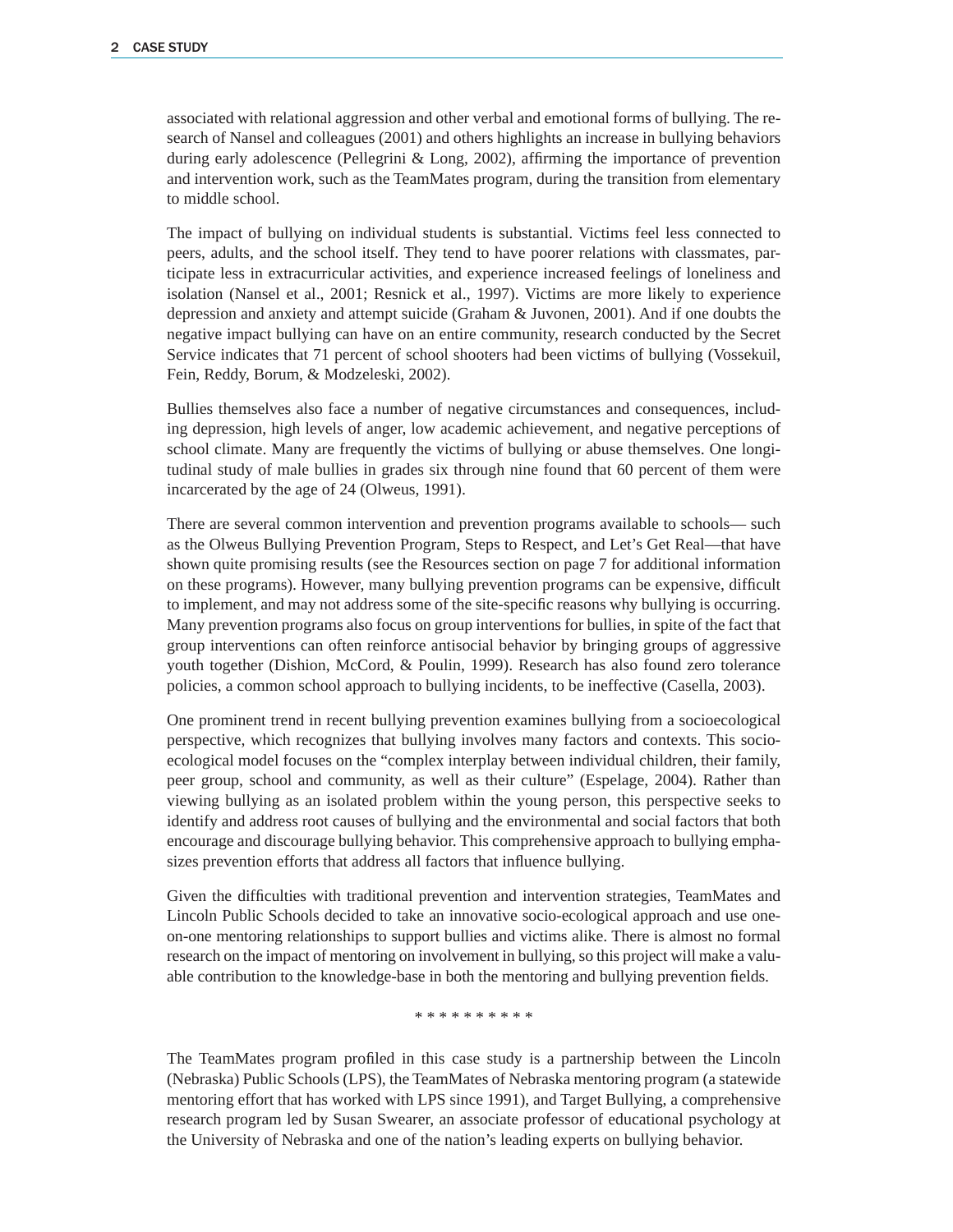Swearer's research on bullying in LPS estimates that three out of every four school-aged youth experience bullying or victimization during a school year, a statistic that has made the creation of safe and positive learning environments a priority throughout the district. While there are a few prevention efforts already in place at some schools in the district, the TeamMates program is the first to use individual mentoring as a primary intervention.

The TeamMates program has been in operation in Nebraska since 1991. In this time it has created a number of positive outcomes for youth. A 2007 Gallup research project found that almost 44 percent of participating students improved their grades, 72 percent reduced their number of disciplinary referrals, and 86 percent improved their school attendance. Local TeamMates affiliates currently serve over 3,000 youth across the state.

The LPS TeamMates programming funded by the U.S. Department of Education targets students in grades four through eight at five middle schools and their respective feeder elementary schools. These schools have higher poverty, mobility, and minority rates than the district averages. The TeamMates program currently serves over 600 students, many from low-income neighborhoods, who have experienced a number of school and behavioral problems, including bullying and victimization. The goal of the three-year grant-funded project is to serve over 150 students who have been involved in at least one bullying incident. The project design places a TeamMates facilitator, who is responsible for implementing mentoring activities and supporting youth and volunteers, at each school site.

Mentors for the program come from all walks of life, but the program has several partnerships with local institutions that can provide mentors who are especially well-equipped for working with youth who have bullying or victimization issues. Targeted organizations include the Lincoln police department, the Lancaster County sheriff's department, and the Lincoln fire department. Mentors are also specifically solicited from several faith-based institutions in the community, as well as local businesses.

The TeamMates program has two overarching goals: The first is the creation of positive mentoring relationships that will improve academic achievement, school attendance, prosocial behaviors, and postsecondary planning in participating youth. Specific benchmarks related to bullying include yearly reductions in disciplinary incidents and referrals for participating students over the life of the grant. The second goal is in service of the first: increasing mentor retention rates so that they can form the lasting, long-term relationships research indicates lead to positive outcomes for mentored youth.

In an effort to boost retention, mentors are offered a number of supports, including advanced trainings to help them cope with shifts and challenges in the mentoring relationship, monthly "support group" meetings with other mentors, service projects they can plan with youth, and frequent check-ins and customized assistance from the site coordinators at each school. These services are all geared toward keeping mentors engaged and satisfied with the mentoring experience, even as they go about the often difficult work of addressing bullying behavior and its consequences.

Mentor matches meet primarily at the school site, although community outings are also allowed with parental permission and in the presence of another adult. Matches also keep in touch via phone and e-mail over the summer months, but the core services of the program, and the real work of impacting bullying behavior, happen through the many valuable services and activities presented during the course of the school year.

\* \* \* \* \* \* \* \* \*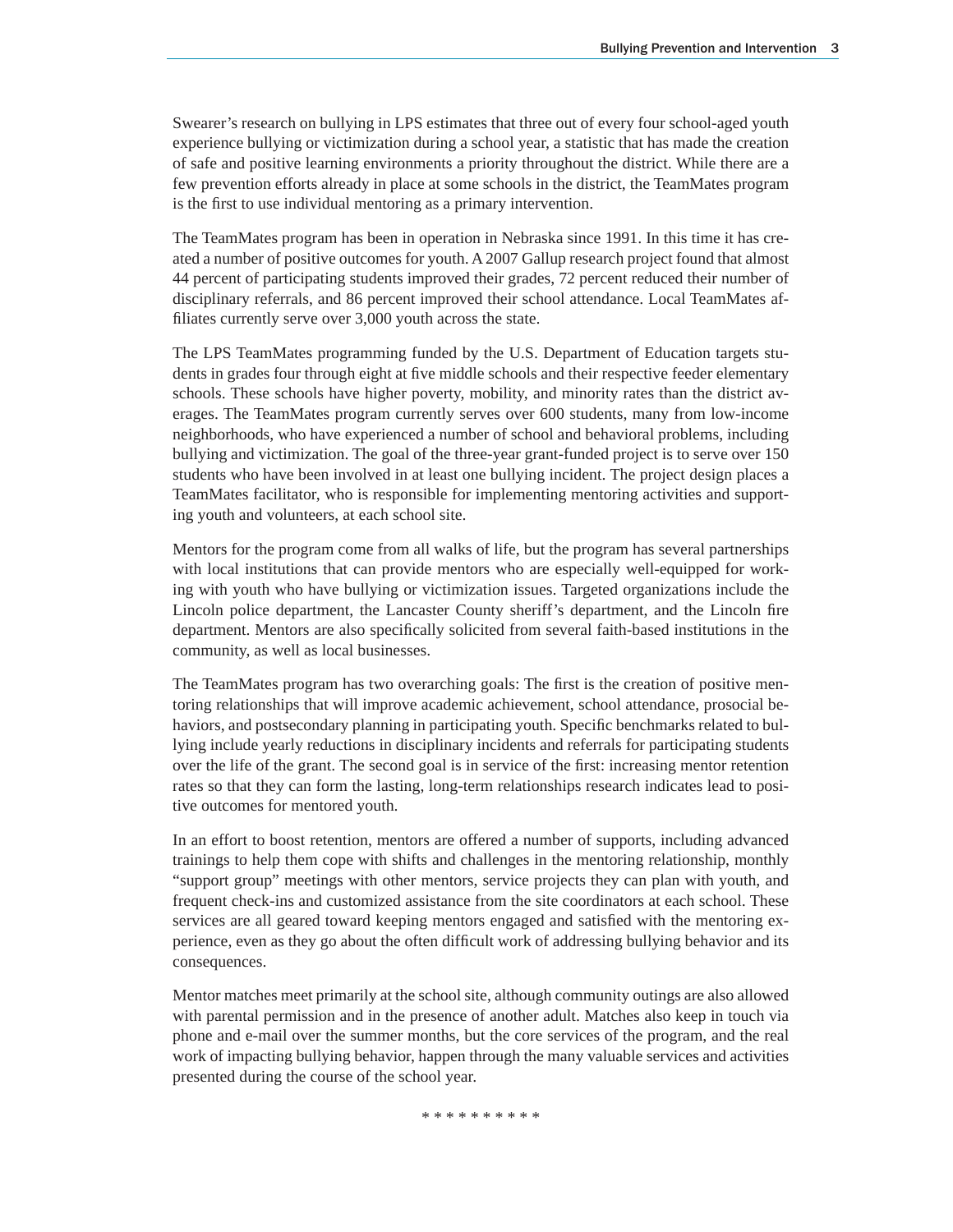Both mentors and youth are offered a wide range of supports aimed at preventing bullying, improving behavior, and increasing school and community connectedness.

Upon entering the program, all mentees take the Target Bullying survey, which provides insights into the socioecological nature of the students' bullying experiences. The survey, which has been implemented by schools and youth-serving organizations around the world, examines bullying actions, victimization, observed bullying, attitudes about bullying, relational aggression, the locations of bullying incidents, and the consequences of bullying behavior. Results of this survey inform the district and program staff of the characteristics of students' bullying experiences as a whole and can also be used to recommend specific forms of support for individual students based on their experiences.

Mentors are given specific content on many aspects of bullying and its prevention as part of their standard pre-match training. Swearer and the Target Bullying team are contracted under the grant to provide training on:

- An overview and definition of bullying
- Examples of bullying among school-age youth
- Ideas for talking with youth about bullying
- Tips for creating a climate where mentees feel comfortable talking about their bullying experiences

Key tools in the mentor training sessions include videos on middle school youth from *Stories of Us* (**http://www.storiesofus.com**), a bullying prevention program that focuses on positive peer relationships. Additional bullying-related strategies are given to mentors as needed, and the intensive emphasis on mentor retention ensures that mentors have the skills and strategies needed no matter what bullying issues their mentee is facing.

Once matched, mentors and youth engage in a number of activities that can reduce bullying behavior and increase personal resiliency. With the socioecological perspective on bullying as a foundation, the mentoring activities are intended to give youth the opportunity to develop emotionally as well as socially by improving their interactions with school, family, peers, and the community.

*Strength exploration.* Each mentee takes the Clifton Youth Strengths Explorer, a tool designed to help youth identify and develop talents and abilities they already possess. TeamMates also provides goal worksheets that help matches list and track personal goals, a great source of mentoring activity ideas and conversation starters.

*Academic support*. All matches have access to the tutoring and homework help resources of the 21st Century Community Learning Centers in the district. This allows mentors to focus on personal conversations and fun bonding activities.

*Involvement with parents.* Mentors and parents have a number of interactions throughout the school year, including the opportunity to jointly attend parent-teacher conferences and occasional group outings. Given the strong link between issues at home and bullying behavior at school (MacNeil & Newell, 2004), involving parents in the goals and activities of the mentoring relationship may be a way to change family circumstances that might be precipitating bullying behavior on the part of the student.

*Service-learning.* All matches are encouraged to participate in community service-learning projects that promote social responsibility and connectedness. TeamMates has a formal part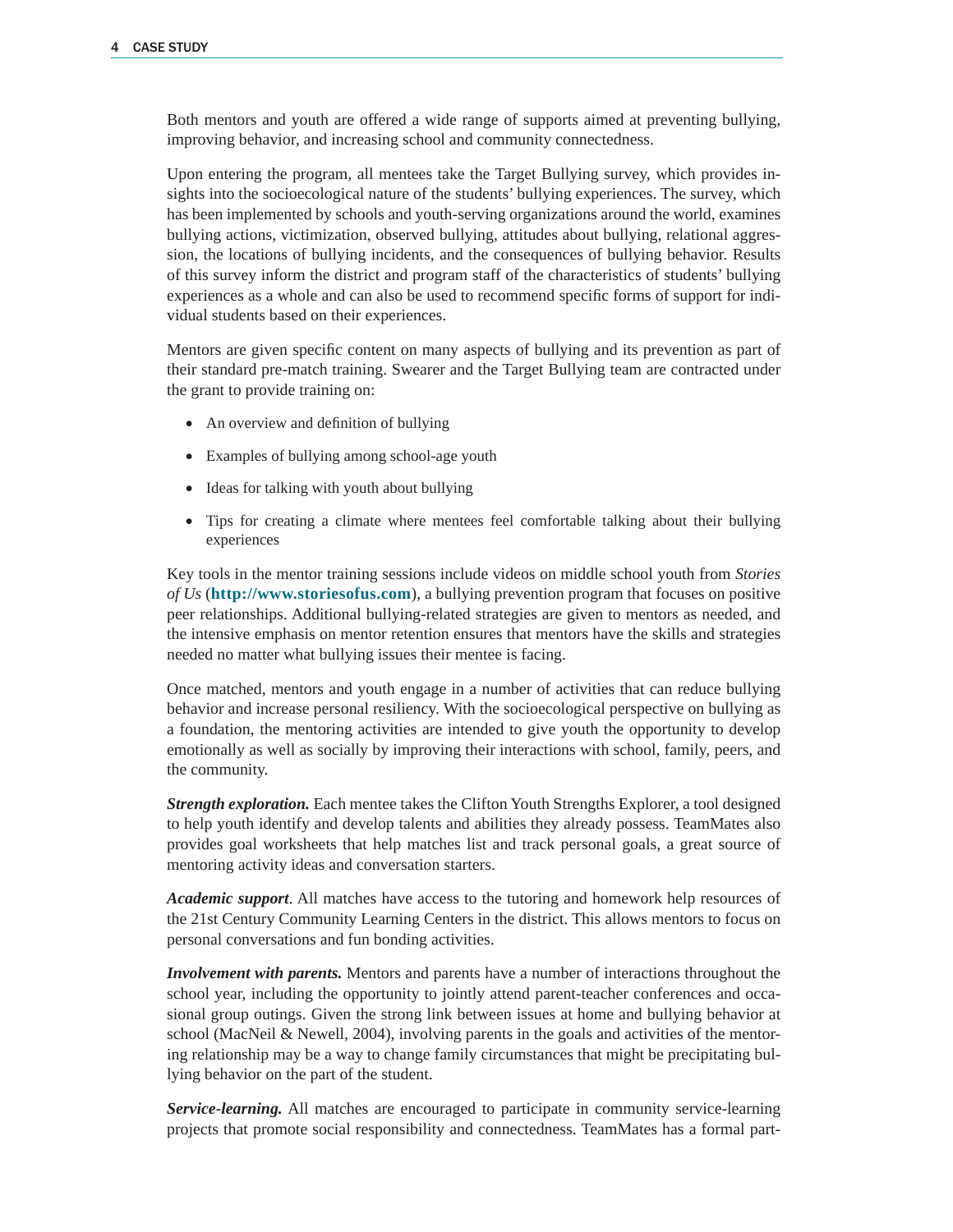nership with Volunteer Partners, a community volunteer center that helps matches identify and participate in relevant service-learning projects. School staff and site coordinators also work with the match to provide support and ensure that service projects are completed.

**College planning**. The EducationQuest Foundation, a Lincoln-based nonprofit organization with a mission to improve access to higher education in Nebraska, has agreed to give presentations to mentees, their parents, and mentors on the college planning resources they make available. EducationQuest provides a number of print and Web-based materials designed to get youth thinking about the steps they need to take to attend college. Their partnership with TeamMates has produced a number of specific tools for mentors to use with mentees for college preparation and planning.

In addition to providing these opportunities for matches, the Target Bullying staff is also working with the district, TeamMates, and in the community to address other factors related to bullying. The TeamMates advisory board, comprising community leaders, educators, and mentors, has established a subcommittee tasked with learning about crime, victimization, bullying, and delinquency. This group will then use this knowledge to strengthen the work of the mentoring program and establish a prosocial culture that reduces bullying in the participating schools.

These activities and change mechanisms are designed to address both the personal and contextual reasons why bullying occurs in schools and in community. The extra skills and information provided to mentors mean that they will have an understanding of the nature of bullying and be able to respond appropriately to whatever experiences their mentee has. The diverse match activities and growth opportunities for mentees get at the heart of the socioecological perspective of bullying prevention: changing the dynamic of how bullying children interact with the world around them and how they see themselves.

\* \* \* \* \* \* \* \* \* \*

All school-based mentoring programs have the ability to address bullying issues at some level. Mentors provide growth opportunities, access to new resources, and valuable friendship and understanding, all of which can change how a young person feels about herself, the future, and relationships with peers and school. The following tips can help your program address bullying and victimization with your mentees and work with your schools to change the socioecological contexts of bullying.

*Create awareness among all participants and stakeholders.* Being aware of the prevalence of bullying in the schools you work with is a key step in addressing it. Gather your advisory group or steering committee and talk with school personnel about bullying. Look at some of the readily available statistics and theories about bullying and its prevention (the Target Bullying Web site offers many statistics and recommended resources you can start with; see the Resources and Additional Reading sections below for more ideas). Check to see if there are statistics about bullying incidents in the schools you serve. Administering a bullying survey to the youth in your program might provide insight into the nature of the bullying your students encounter. Creating awareness of bullying, talking about it openly, makes everyone—mentors, staff, teachers, counselors, parents—better equipped to respond appropriately to the needs of students.

*Create accountability for bullying behavior.* As noted earlier, zero tolerance policies and expulsion are ineffective in curbing aggressive behavior; often they exacerbate it or simply transfer the problem elsewhere. But doing nothing about bullying is also unacceptable. Create anti-bullying policies that clarify behavioral expectations of your participating students and the consequences for failing to meet those expectations. Involve as many stakeholders in develop-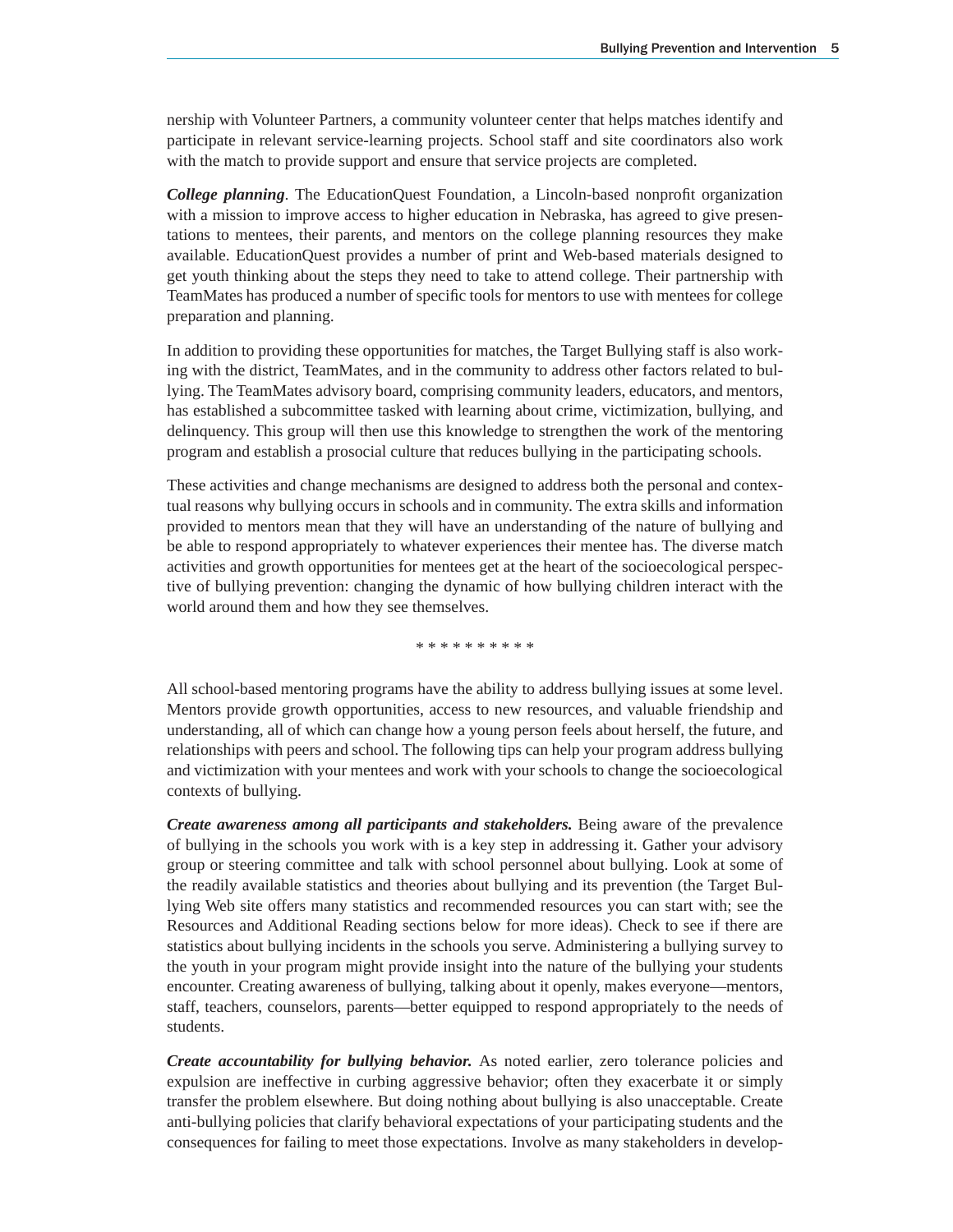ing these policies as you can. The buy-in of everyone involved ensures that the response to bullying incidents is consistent and fair. These policies create "a system of accountability for students who bully as well as those who do not act appropriately when they witness bullying" (MacNeil & Newell, 2004).

*Facilitate communication among stakeholders.* Communication among teachers, administrators, counselors, mentors, parents, and program staff is essential for addressing bullying quickly and comprehensively. If a mentee is involved in a fight at school, how is that information made available to the program or mentors? Are teachers and other school staff appropriately reporting bullying they observe? If a mentor learns his mentee is being bullied, are there mechanisms in place for him to work with counselors and teachers to address the problem? Silence about bullying incidents, and a lack of coordination in responding to them, creates a context in which bullying can thrive.

*Provide a wide variety of activities for mentees.* If you are providing activities that affect many areas of a young person's life, you are increasing your odds of addressing the cause or context of bullying, whether it's at home, at school, or in the community. Change how the young people you serve relate to the world around them by using mentoring relationships and a variety of different activities to build on strengths and explore new ideas. Bullying problems are complex and multifaceted, and the mentoring activities you provide should respond accordingly by improving connections to family, peer groups, community, and the school itself.

*Respond appropriately to bullying incidents.* Your program will not solve bullying behavior for your students overnight. Expect that some bullying incidents will occur over the course of the year. When they do, your program, and your mentors, can respond appropriately by:

- *Refraining from harsh punishment of bullies*. This tends to lead to resentment and reprisal. Bullies often crave attention and nurturing. Give bullies the opportunity to work on their issues, build skills, and learn something from their behavior.
- *Providing victims with a chance to process feelings and develop coping skills.* Being a victim of bullying can be very traumatic, and mentees will need help reflecting on the experience and finding peace of mind about it. They might need referral to professional counseling or therapy. They will also need to develop skills that allow them to respond better to bullying situations in the future. Focus your mentors' response to bullying on helping mentees process the past and prepare for future incidents.

There is one strategy that is unlikely to work when addressing bullying situations:

• *Do not put the onus to address the bullying on the victims.* Asking them to fight back, ignore the bully, or address the problem on their own ignores the fact that there is a power imbalance in bullying and that victims are largely incapable of solving these problems themselves. If they were, they wouldn't be getting bullied in the first place. Putting the responsibility for addressing bullying on the victims will only make them feel more isolated and let down by the adults and institutions they are looking to for support.

The Resources and Additional Reading sections below offer many more tools you can use to develop a comprehensive strategy to address bullying and victimization among the mentees you serve and the schools they attend.

\* \* \* \* \* \* \* \* \* \*

LPS TeamMates will soon complete its first year of the grant-funded bullying project. The program has an ambitious set of youth outcomes and benchmarks for success. The evaluation of the project is being conducted by the Nebraska Center for Research on Children, Youth, Fami-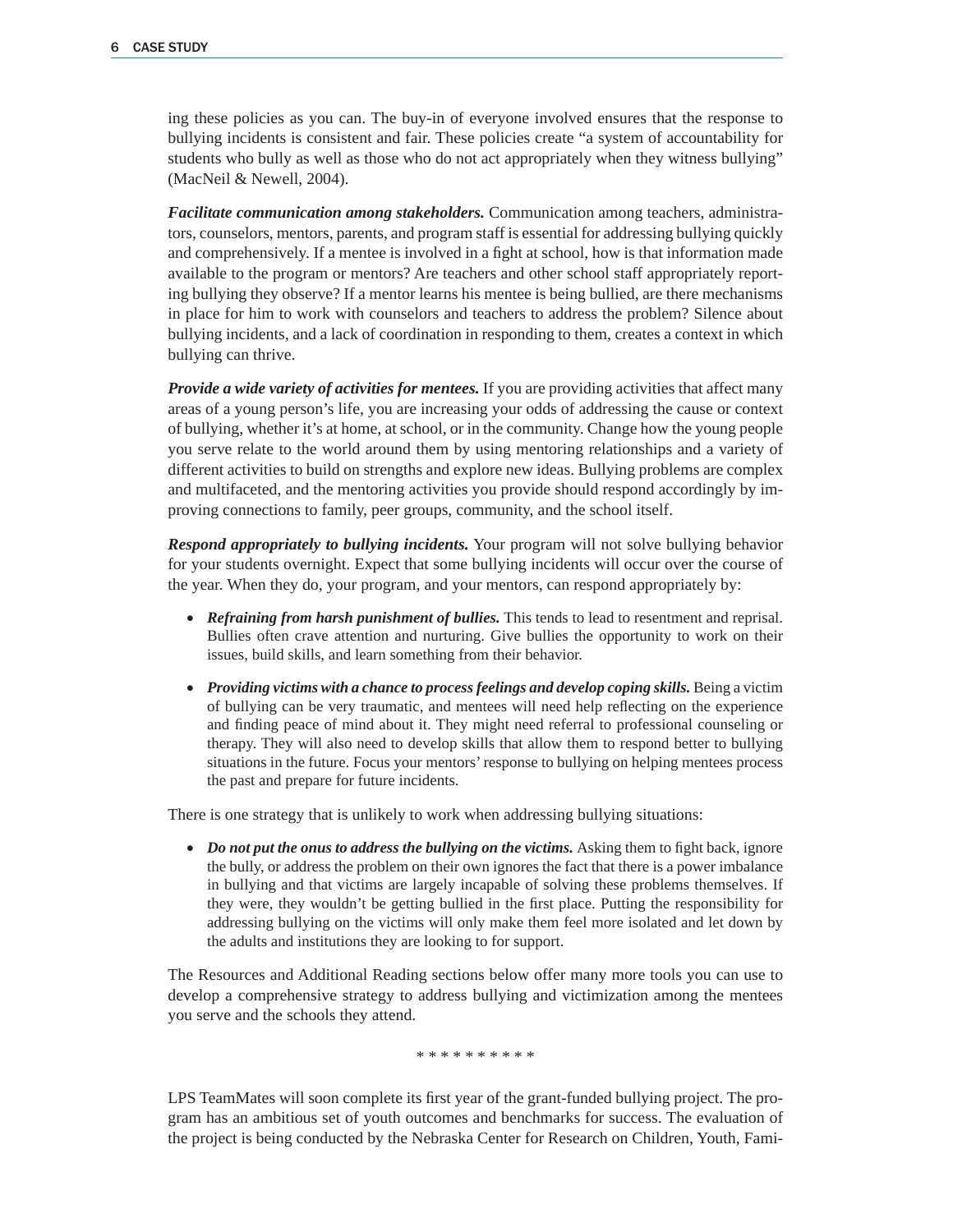lies, and Schools, a research team housed at the University of Nebraska. Over the course of the three years of the grant, the program will learn a great deal about the role mentoring can play in addressing bullying and victimization in schools and communities. This information will be invaluable to the mentoring field, as we learn exactly how mentors can address this prominent cause of youth depression and alienation. Until these findings are complete, all mentoring programs can begin to address bullying by simply providing a safe and nurturing environment where youth can explore their strengths and learn to face the challenges of life with the caring support of others.

#### **Resources and Programs Mentioned in This Case Study**

 Lincoln Public Schools TeamMates Program **http://www.lincolnteammates.org/** 

 Target Bullying Survey & Intervention System **http://www.targetbully.com/home.php** 

 Stories of Us **http://www.storiesofus.com/index.html**

 EducationQuest Foundation **http://www.educationquest.org/index.asp**

 21st Century Century Learning Centers **http://www.ed.gov/programs/21stcclc/index.html** 

 Clifton Youth Strengths Explorer **https://www.strengthsexplorer.com/** 

 Olweus Bullying Prevention Program **http://www.clemson.edu/olweus/**

 Steps to Respect **http://www.cfchildren.org/programs/str/overview/** 

 Let's Get Real **http://www.groundspark.org/films/letsgetreal/index.html** 

## **Additional Reading**

#### Print

- Espelage, D.L., & Swearer, S.M. (2008). Current perspectives on linking school bullying research to effective prevention strategies. In T.W. Miller (Ed.), *School violence and primary prevention* (pp. 335–353). Secaucus, NJ: Springer Press.
- Swearer, S.M., & Espelage, D.L. (2004). A social-ecological framework of bullying among youth. In D.L. Espelage & S.M. Swear (Eds.), *Bullying in American schools: A socialecological perspective on prevention and intervention* (pp. 1–12). Mahwah, NJ: Lawrence Erlbaum Associates.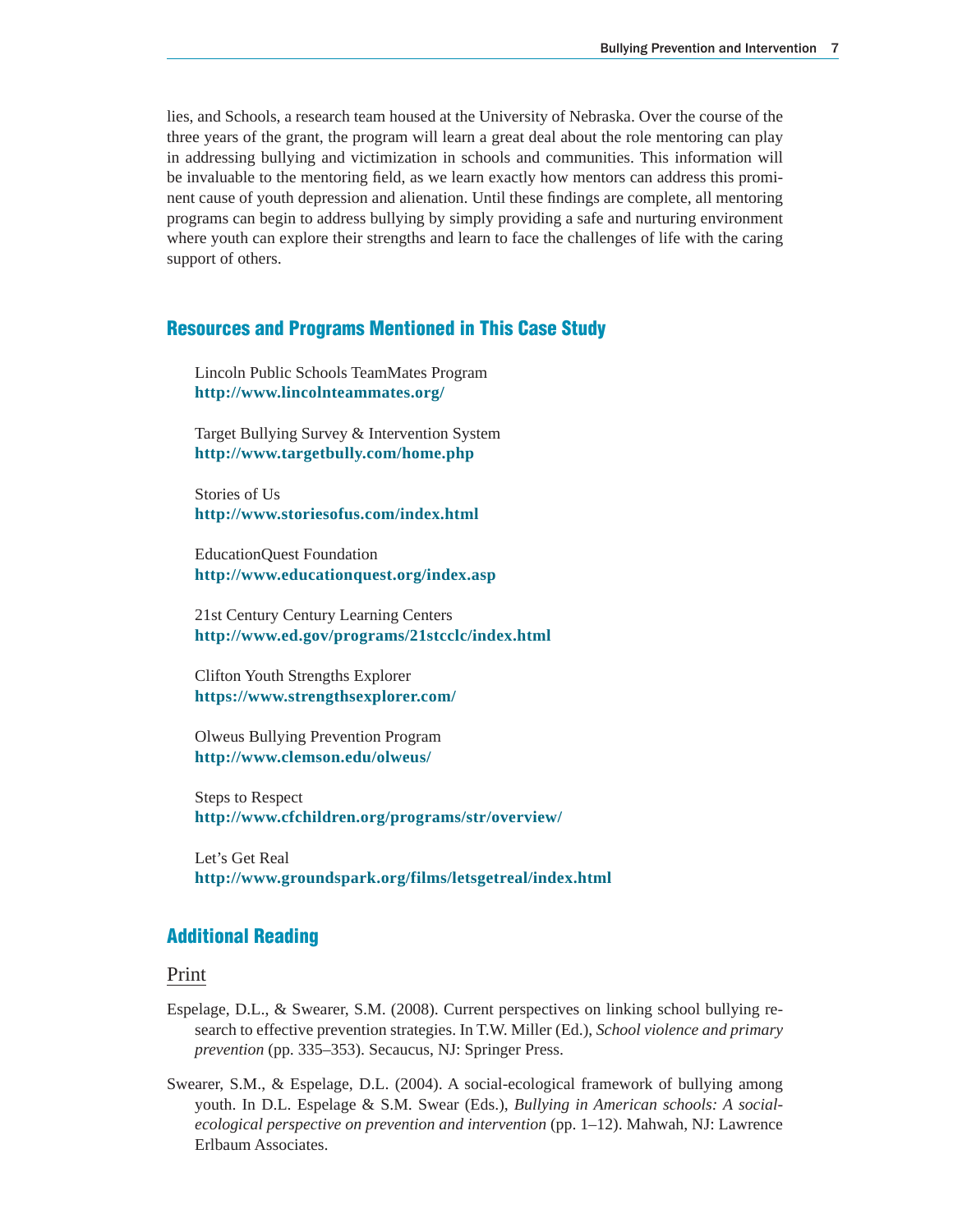Swearer, S.M., Grills, A.E., Haye, K.M., & Cary, P.T. (2004). Internalizing problems in students involved in bullying and victimization: Implications for intervention. In D.L. Espelage & S.M. Swearer, (Eds.), *Bullying in American schools: A social-ecological perspective on prevention and intervention* (pp. 63–83). Mahwah, NJ: Lawrence Erlbaum Associates.

Ungerleider, S. (Ed.). (2004). Juvenile bullying. *Prevention Researcher*, *11*(3).

#### Online

*About Bullying.* This collection of resources on the National Mental Health Information Center Web site provides a wealth of advice and resources for parents, educators, youth workers, and children themselves.

 **http://mentalhealth.samhsa.gov/15plus/aboutbullying.asp** 

- *Bullying Facts and Statistics.* This page on the National Youth Violence Prevention Resource Center Web site offers a nice overview of key statistics.  **http://www.safeyouth.org/scripts/faq/bullying.asp**
- *Bullying—For Girls.* The Girlshealth.gov site offers a number of tips and tools for addressing bullying issues with girls, including surveys to help youth determine the degree to which they are a bully or are being bullied.  **http://www.girlshealth.gov/bullying/index.htm**
- *Helping Kids Deal With Bullies.* This brief article offers many tips for parents that could be adopted by mentors and other adults.  **http://www.kidshealth.org/parent/emotions/feelings/bullies.html**
- *National Crime Prevention Council: Bullying.* The NCPC Web site offers a number of articles and tips for parents on bullying behavior.  **http://www.ncpc.org/topics/bullying**

### **References**

- Casella, R. (2003). Zero tolerance policy in schools: Rationale, consequences, and alternatives. *Teachers College Record*, *105*(5), 872–892.
- Dishion, T.J., McCord, J., & Poulin, F. (1999). When interventions harm: Peer groups and problem behavior. *American Psychologist*, 54, 755–764.
- Espelage, D.L. (2004). An ecological perspective to school-based bullying prevention. *Prevention Researcher*, *11*(3), 3–6.
- Graham, S., & Juvonen, J. (2001). An attributional approach to peer harassment. In J. Juvonen & S. Graham (Eds.), *Peer harassment in school: The plight of the vulnerable and victimized* (pp. 49–72). New York: Guilford Press.
- Harris, S. (2004). Bullying at school among older adolescents. *Prevention Researcher*, *11*(3), 12–14.
- Haynie, D.L., Nansel, T.R., Eitel, P., Crump, A.D., Saylor, K., Yu, K., & Simons-Morton, B. (2001). Bullies, victims, and bully/victims: Distinct groups of at-risk youth. *Journal of Early Adolescence*, *21*(1), 29–49.